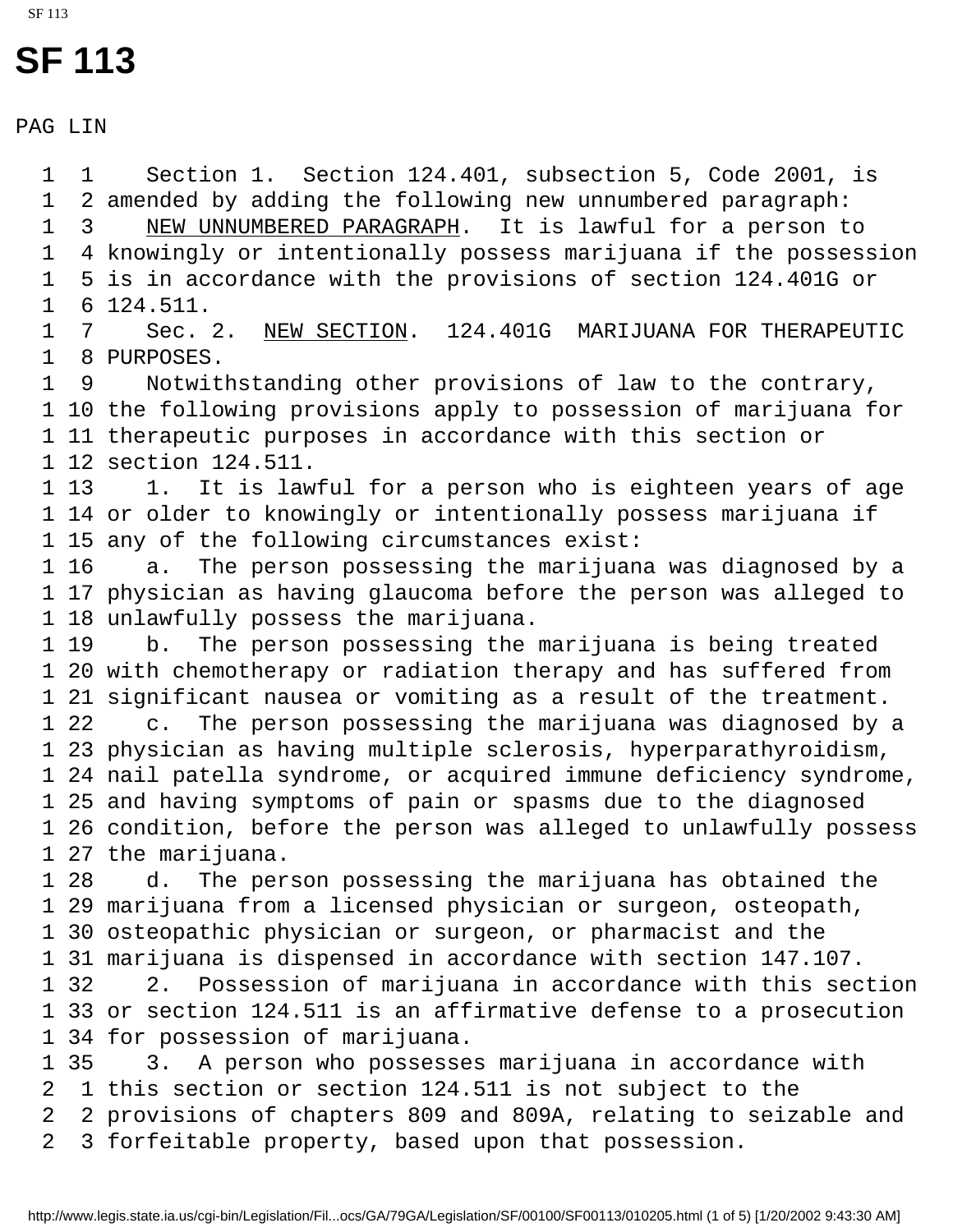2 4 Sec. 3. Section 124.506, subsection 2, Code 2001, is 2 5 amended to read as follows:

 2 6 2. Upon written application by the board, the court by 2 7 whom the forfeiture of controlled substances has been decreed 2 8 may order the delivery of any of them, except controlled 2 9 substances listed in schedule I, to the board for distribution 2 10 or destruction, as provided by this section or section 2 11 124.511.

 2 12 Sec. 4. NEW SECTION. 124.511 MARIJUANA THERAPEUTIC 2 13 RESEARCH PROGRAM.

2 14 1. The general assembly finds that research has indicated 2 15 that the use of marijuana may alleviate nausea and other side 2 16 effects of chemotherapy and radiation therapy as well as some 2 17 symptoms of glaucoma and other conditions with symptoms of 2 18 pain, stress, spasms, nausea, or loss of appetite. The 2 19 general assembly finds that further research and strictly 2 20 controlled experimentation regarding the therapeutic uses of 2 21 marijuana is necessary and desirable. The purpose of this 2 22 section is to encourage this research and experimentation. 2 23 2. As used in this section, unless the context otherwise 2 24 requires, "program" means the marijuana therapeutic research 2 25 program established in this section.

 2 26 3. A marijuana therapeutic research program is established 2 27 under the board. The board shall adopt rules for the proper 2 28 administration of the program. In adopting rules, the board 2 29 shall consider pertinent rules adopted by the United States 2 30 drug enforcement agency, United States food and drug 2 31 administration, national institute on drug abuse, and any 2 32 other applicable federal agency.

 2 33 4. The board shall contract with the national institute on 2 34 drug abuse for the receipt of marijuana under pertinent rules 2 35 adopted by the national institute on drug abuse, the United 3 1 States food and drug administration, and the United States 3 2 drug enforcement administration. However, if within a 3 3 reasonable period of time, the board is unable to complete a 3 4 contract with the national institute on drug abuse, the board 3 5 shall apply to the court for delivery of marijuana under 3 6 section 124.506. The board may receive the confiscated 3 7 marijuana and shall distribute it in accordance with this 3 8 section. Any marijuana received under this subsection shall 3 9 be made free of impurities and analyzed for potency by the 3 10 board. 3 11 5. The board shall deliver marijuana received under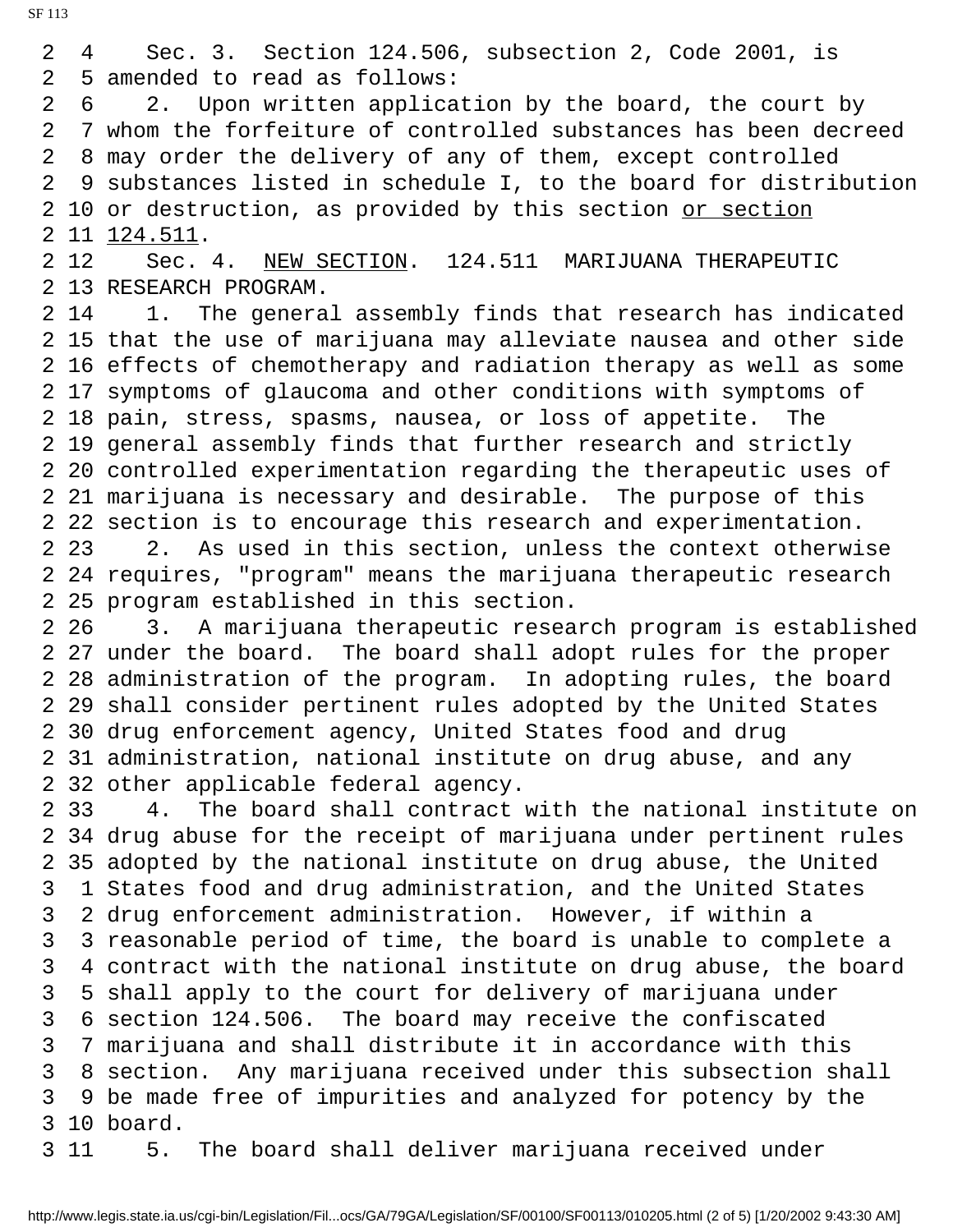3 12 subsection 4 to appropriate licensed pharmacists designated by 3 13 the board. Any marijuana delivered to a pharmacist shall only 3 14 be distributed to a patient pursuant to a written prescription 3 15 of a licensed physician who is approved by the participation 3 16 review committee established by this section. A pharmacist 3 17 designated by the board is not liable, except for intentional 3 18 misconduct or gross negligence, in any civil action related to 3 19 marijuana distributed to a patient in accordance with this 3 20 section.

 3 21 6. A participation review committee is established and 3 22 staffing for the committee shall be provided by the board. 3 23 The membership of the committee shall consist of three members 3 24 appointed as follows: a registered pharmacist appointed by 3 25 the board of pharmacy examiners, a licensed physician who is 3 26 board certified in ophthalmology or otorhinolaryngology 3 27 appointed by the board of medical examiners, and a licensed 3 28 physician who is board certified in internal medicine with a 3 29 subspecialty certification in medical oncology appointed by 3 30 the board of medical examiners. Committee members shall serve 3 31 at the pleasure of the appointing authority and are eligible 3 32 for payment of per diem and reimbursement of actual and 3 33 necessary expenses incurred while performing official duties. 3 34 The committee shall have authority to review and approve 3 35 physician applications to participate in the program. The 4 1 committee meetings to review applications shall be closed in 4 2 the same manner as a meeting to discuss the contents of a 4 3 licensing examination in accordance with section 21.5, 4 4 subsection 1, paragraph "d". Applicants must submit a twenty- 4 5 five dollar fee with the application.

 4 6 7. A physician approved by the participation review 4 7 committee for participation in the program is authorized to 4 8 prescribe marijuana for a patient under any of the following 4 9 circumstances:

 4 10 a. The patient is diagnosed as having glaucoma by the 4 11 physician.

 4 12 b. The patient is being treated with chemotherapy or 4 13 radiation therapy and has suffered from significant nausea or 4 14 vomiting as a result of the treatment.

 4 15 c. The patient is diagnosed by a physician as having 4 16 multiple sclerosis, hyperparathyroidism, nail patella 4 17 syndrome, acquired immune deficiency syndrome, or other 4 18 condition with symptoms of pain or spasms.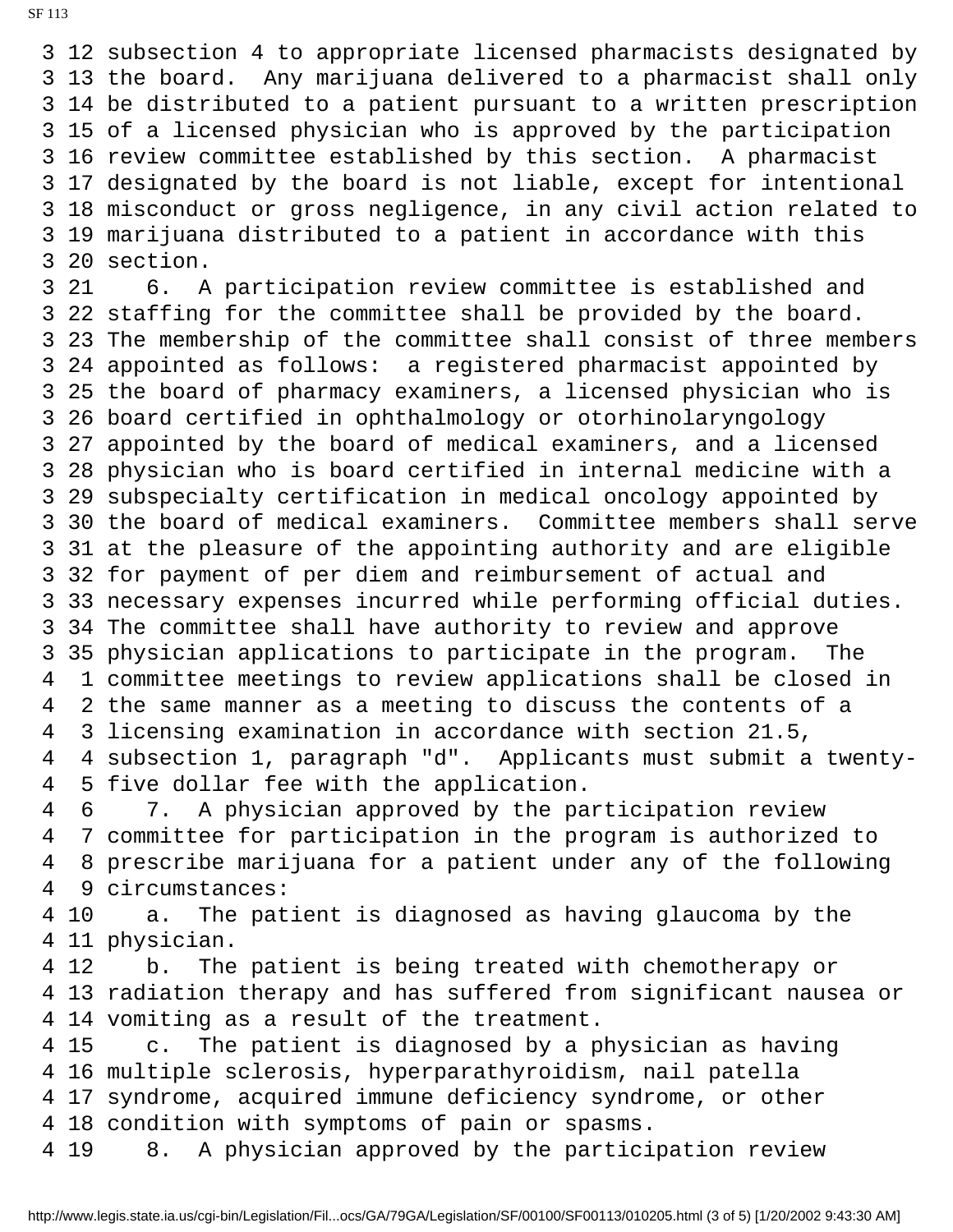4 20 committee for participation in the program is expressly 4 21 authorized to prescribe marijuana. A patient for whom 4 22 marijuana is prescribed by a physician approved to participate 4 23 in the program is expressly authorized to possess marijuana. 4 24 A registered pharmacist designated by the board under this 4 25 section is expressly authorized to possess and distribute 4 26 marijuana under this section. 4 27 9. Only the following persons shall have access to the 4 28 name and other identifying characteristics of a patient for 4 29 whom marijuana is prescribed under this section: 4 30 a. The board. 4 31 b. The attorney general or a designee of the attorney 4 32 general. 4 33 c. A person directly connected with the program who has a 4 34 legitimate need for the information. 4 35 d. A person for whom access has been specifically 5 1 authorized by that patient. 5 2 10. The board and the participation review committee shall 5 3 annually report findings and recommendations concerning the 5 4 program to the governor and the general assembly. 5 5 Sec. 5. Section 453B.6, Code 2001, is amended by adding 5 6 the following new unnumbered paragraph: 5 7 NEW UNNUMBERED PARAGRAPH. A person who is in possession of 5 8 marijuana for medical purposes in accordance with section 5 9 124.401G or 124.511 is in lawful possession of a taxable 5 10 substance and is not subject to the requirements of this 5 11 chapter. 5 12 EXPLANATION 5 13 This bill relates to the use of marijuana for therapeutic 5 14 purposes by expressly authorizing its use for certain medical 5 15 conditions and establishing a marijuana therapeutic research 5 16 program. 5 17 Code section 124.401, relating to prohibited acts involving 5 18 controlled substances, is amended to provide that it is lawful 5 19 to knowingly posses marijuana if the possession is in 5 20 accordance with the provisions of the bill. 5 21 New Code section 124.401G authorizes adult persons to 5 22 possess marijuana under any of the following circumstances: 5 23 the person was diagnosed as having glaucoma before being 5 24 charged with unlawful possession; the person is being treated 5 25 with chemotherapy or radiation therapy and has suffered from 5 26 significant nausea or vomiting due to that treatment; the 5 27 person was diagnosed as having any of the following illnesses: